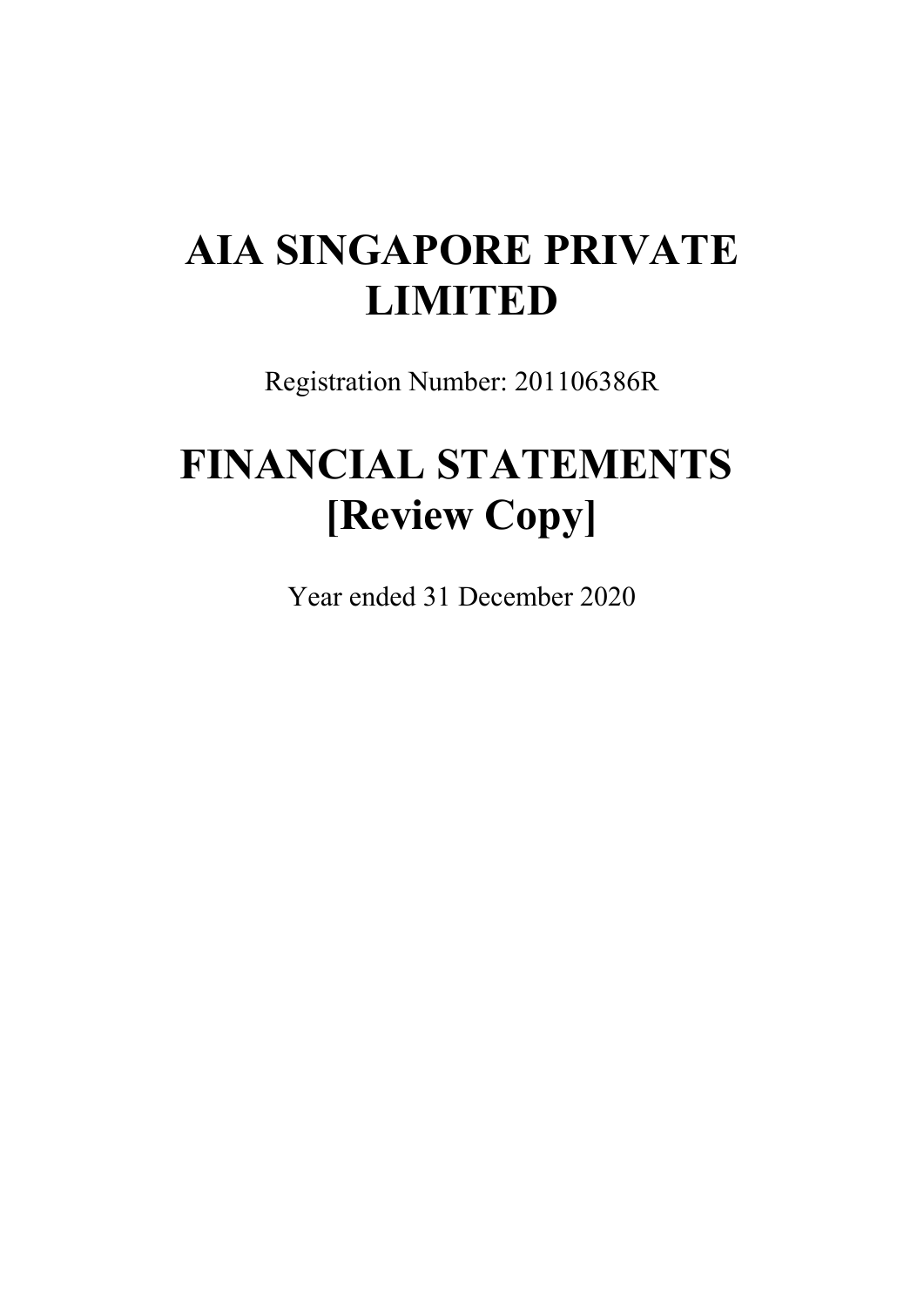# Table of Contents

| <b>Detailed Tagging</b>                                           |    |
|-------------------------------------------------------------------|----|
| Filing information                                                | 4  |
| Statement by directors                                            | 6  |
| Independent auditors' report                                      | ⇁  |
| Financial statements highlights - Statement of financial position | 8  |
| Financial statements highlights - Income statement                | 10 |
| Financial statements highlights - Statement of cash flows         |    |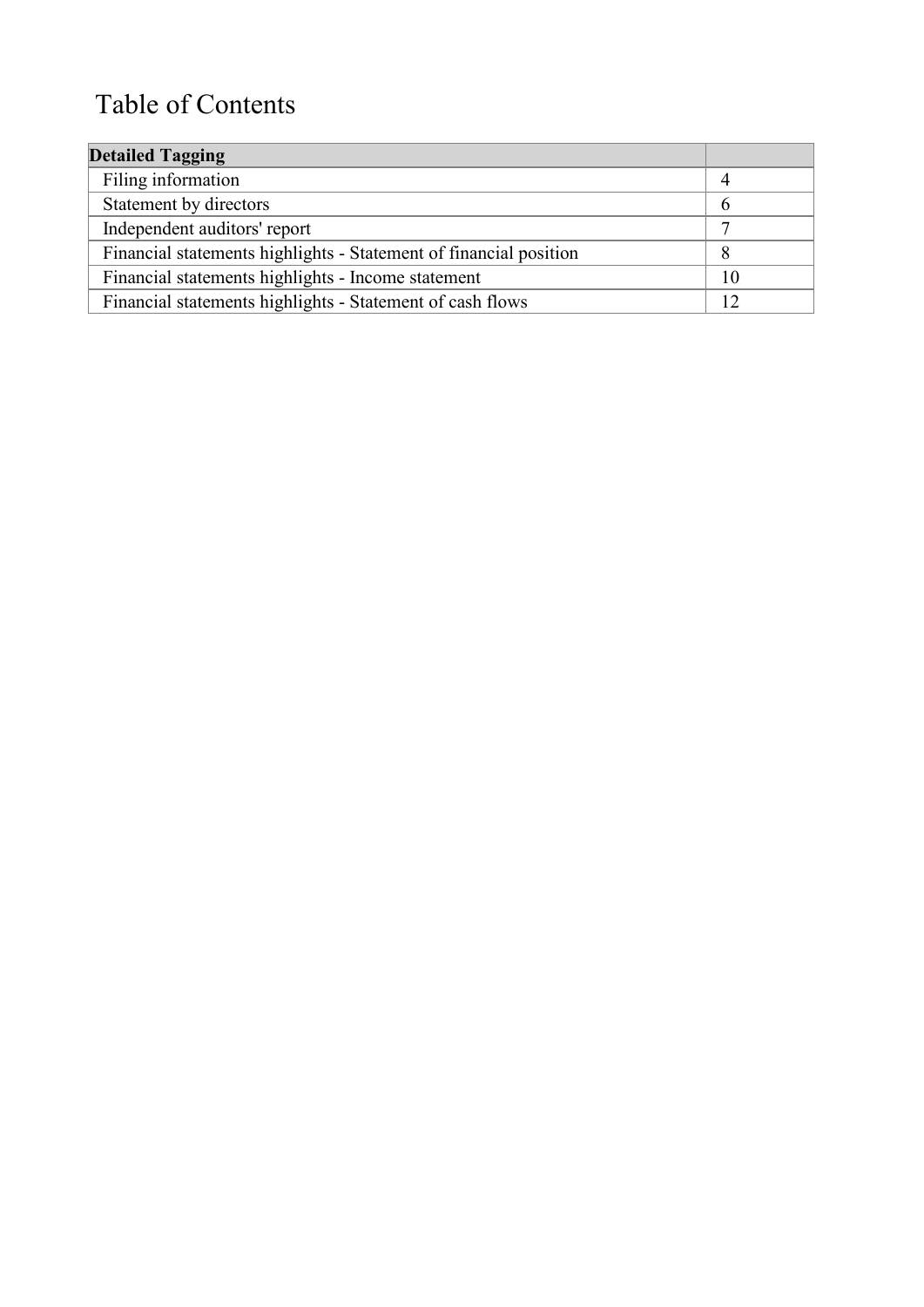# **DETAILED TAGGING**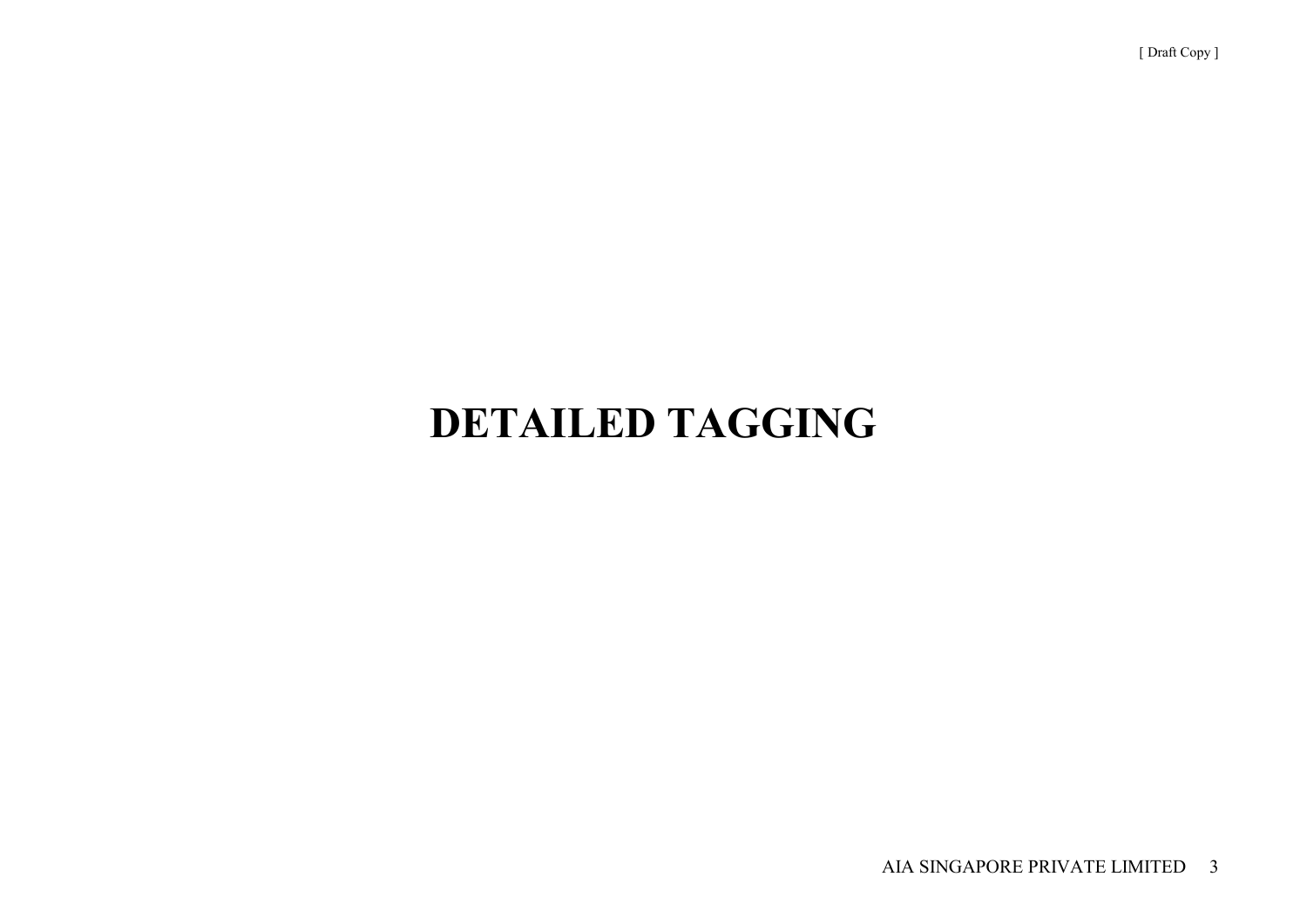## **FILING INFORMATION**

## **Disclosure of filing information**

| Entity name (as registered in BizFile)                         | AIA SINGAPORE PRIVATE LIMITED                                                        |
|----------------------------------------------------------------|--------------------------------------------------------------------------------------|
| <b>UEN</b>                                                     | 201106386R                                                                           |
| Current period start date                                      | $01 - 01 - 2020$                                                                     |
| Current period end date                                        | 31-12-2020                                                                           |
| Type of accounting standard used to prepare financial          | <b>SFRS</b>                                                                          |
| statements                                                     |                                                                                      |
| Type of XBRL filing                                            | Financial Statements Highlights (Registered Insurers)                                |
| Prior period start date                                        | 01-01-2019                                                                           |
| Nature of financial statements - company level or consolidated | Company level                                                                        |
| Date of authorisation for issue of financial statements        | 29-03-2021                                                                           |
| Description of presentation currency                           | SGD                                                                                  |
| Whether the financial statements are prepared on going         | Yes                                                                                  |
| concern basis                                                  |                                                                                      |
| Whether there are any changes to comparative amounts (due)     | Yes                                                                                  |
| to restatements, reclassifications or any other reasons)       |                                                                                      |
| Level of rounding used in financial statements                 | Thousands                                                                            |
| Description of functional currency                             | SGD                                                                                  |
| Type of statement of financial position                        | Order of liquidity                                                                   |
| Description of nature of entity's operations and principal     | The principal activities of the Company are to underwrite life and general insurance |
| activities                                                     | and to perform investment functions incidental thereto.                              |
| Principal place of business - the company (or group, if        | Singapore                                                                            |
| consolidated FS)                                               |                                                                                      |
| Whether company (or group if consolidated accounts are         | Yes                                                                                  |
| prepared) has more than 50 employees                           |                                                                                      |
| Name of parent entity                                          | <b>AIA Company Limited</b>                                                           |
| Name of ultimate parent of group                               | AIA Group Limited                                                                    |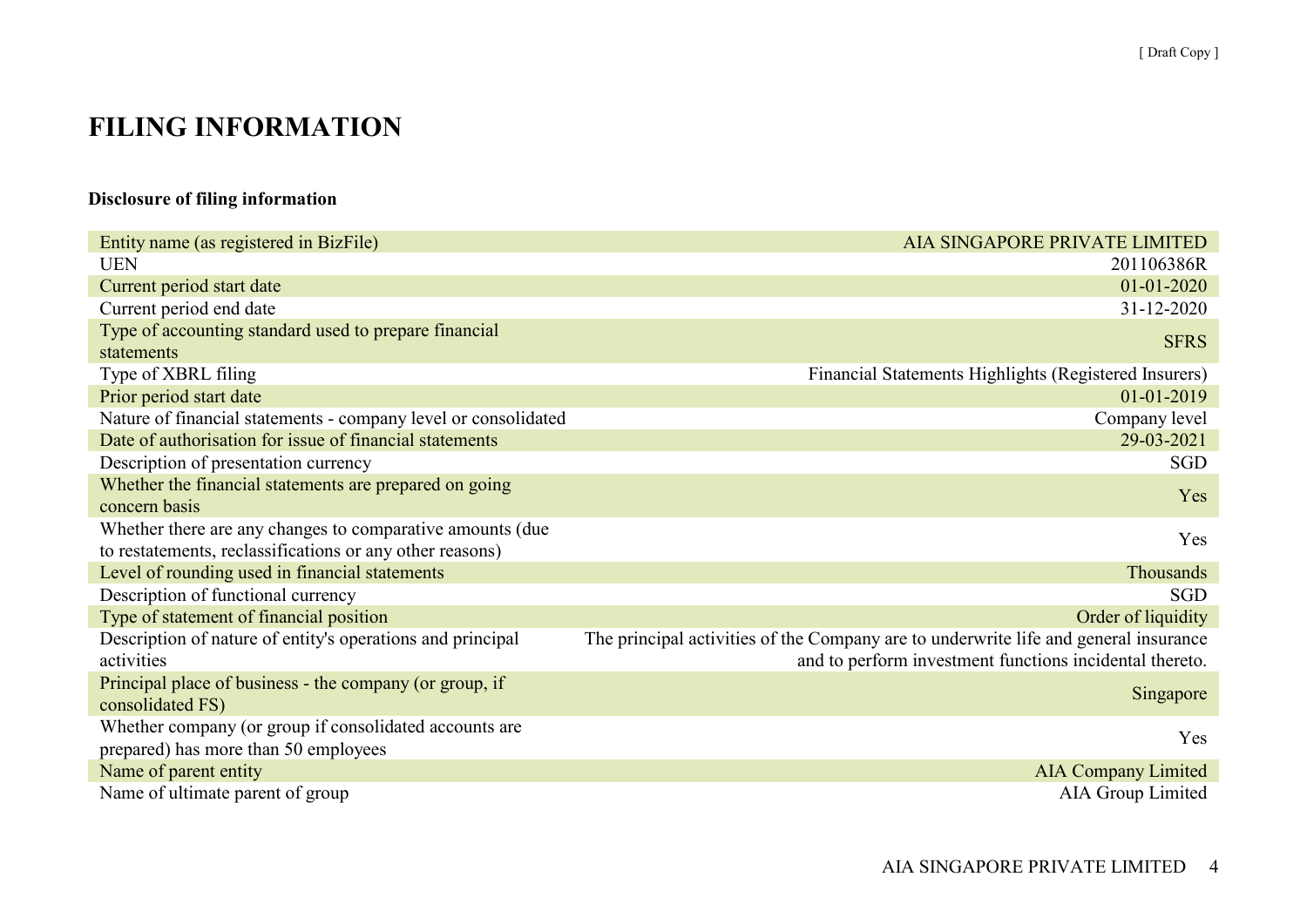### **Details of XBRL file**

| Taxonomy version                                        | FSH Insurance 2020 v1.0                    |
|---------------------------------------------------------|--------------------------------------------|
| Name and version of software used to generate XBRL file | <b>ACRA BizFinx Preparation Tool 3.2.0</b> |
| How was XBRL file prepared                              | In-house                                   |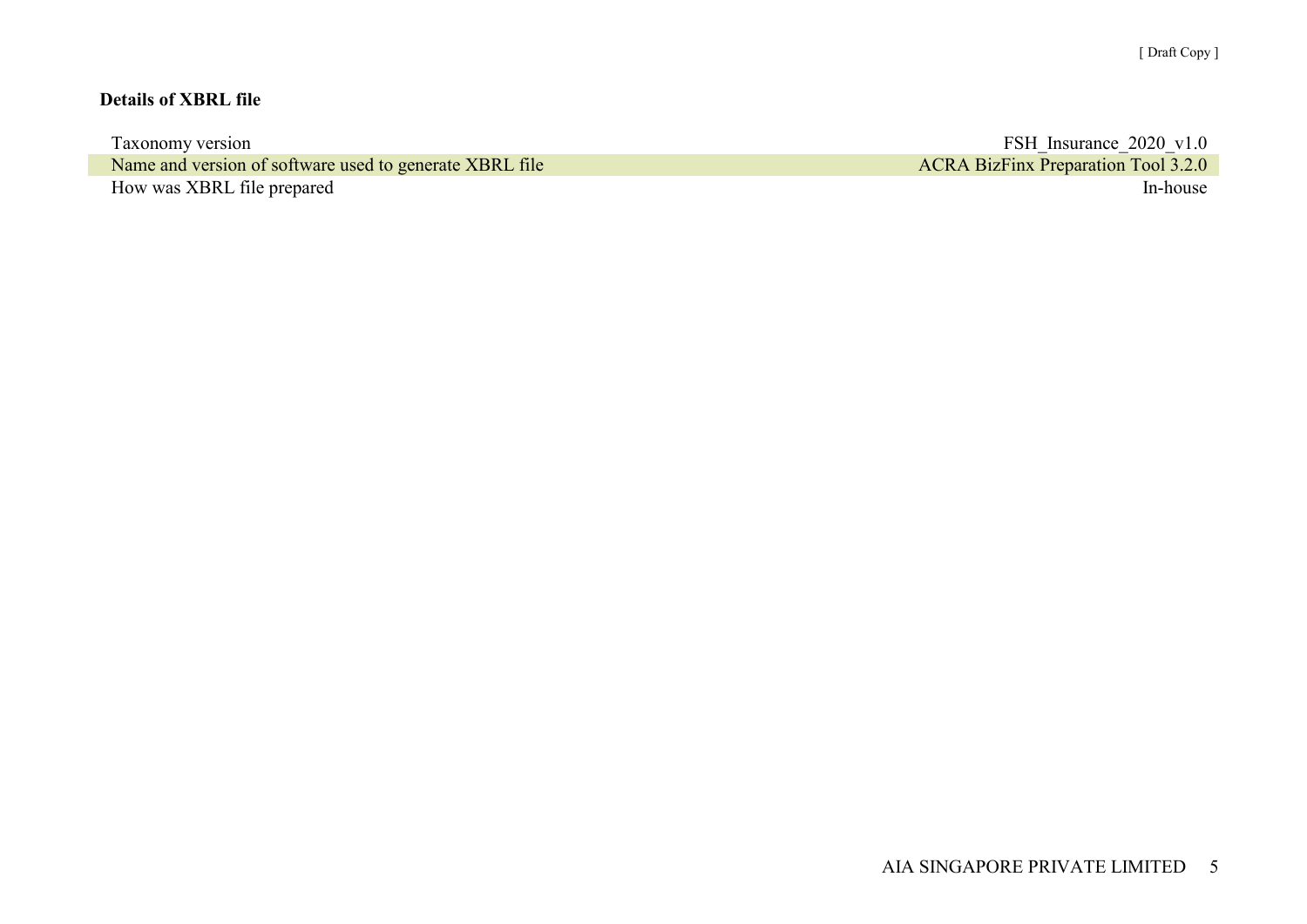## **STATEMENT BY DIRECTORS**

## **Disclosures in statement by directors**

| Whether in directors' opinion financial statements are drawn up so as to exhibit true and fair view                                       | Yes \, |
|-------------------------------------------------------------------------------------------------------------------------------------------|--------|
| Whether there are reasonable grounds to believe that company will be able to pay its debts as and when they fall due at date of statement | Yes    |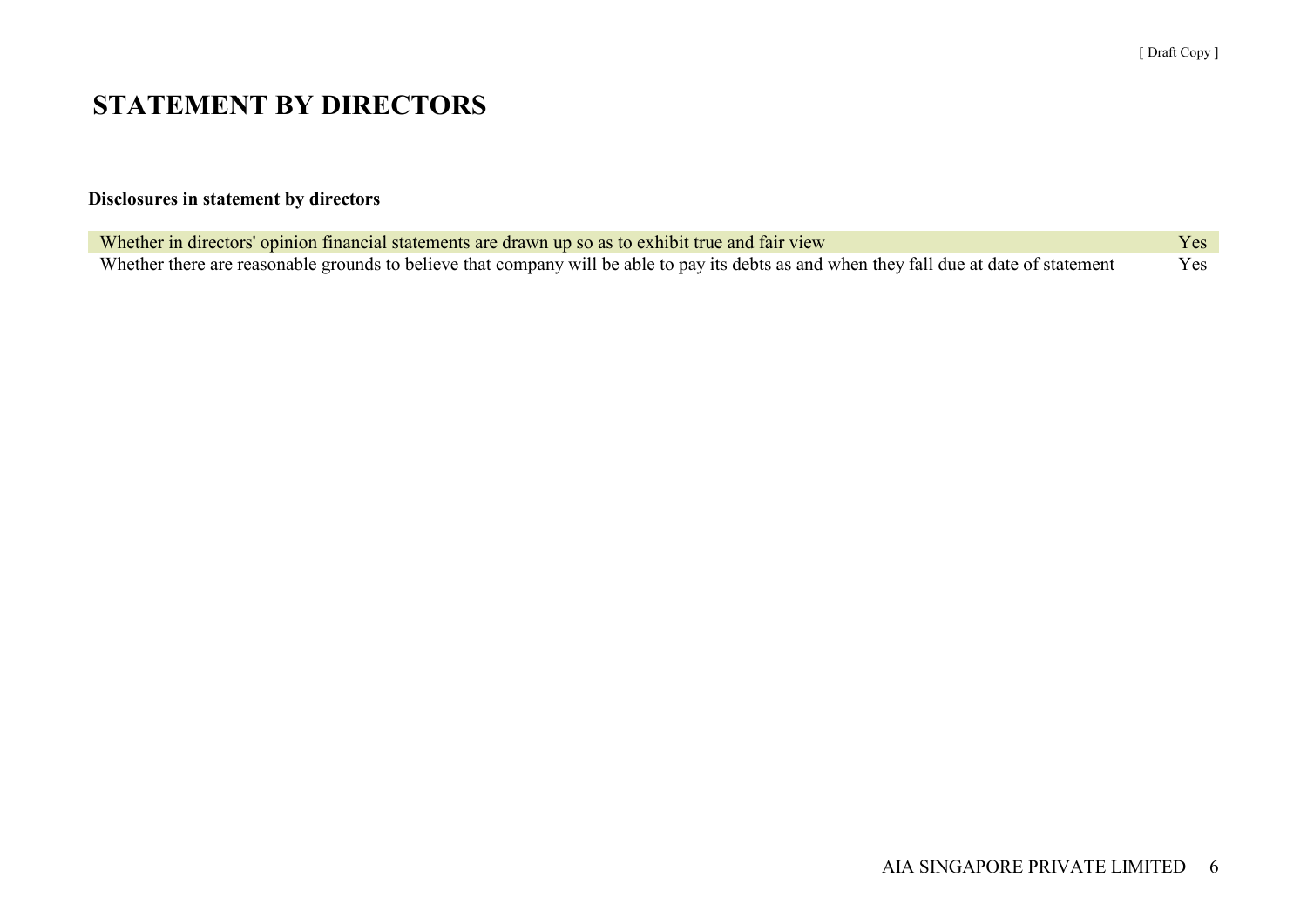## **INDEPENDENT AUDITORS' REPORT**

## **Disclosures in independent auditors report**

| Type of audit opinion in independent auditors' report                                                    | Unqualified (clean) audit opinion |
|----------------------------------------------------------------------------------------------------------|-----------------------------------|
| Auditing standards used to conduct the audit                                                             | Singapore Standards on Auditing   |
| Whether there is any material uncertainty relating to going concern reported in auditors' report         | No                                |
| Whether there is any material misstatement of the "Other Information" reported in auditors' report       | No                                |
| Whether in auditors' opinion, accounting and other records required are properly kept in accordance with | Yes.                              |
| <b>Companies Act</b>                                                                                     |                                   |
| Number of Key Audit Matters reported                                                                     | $\theta$                          |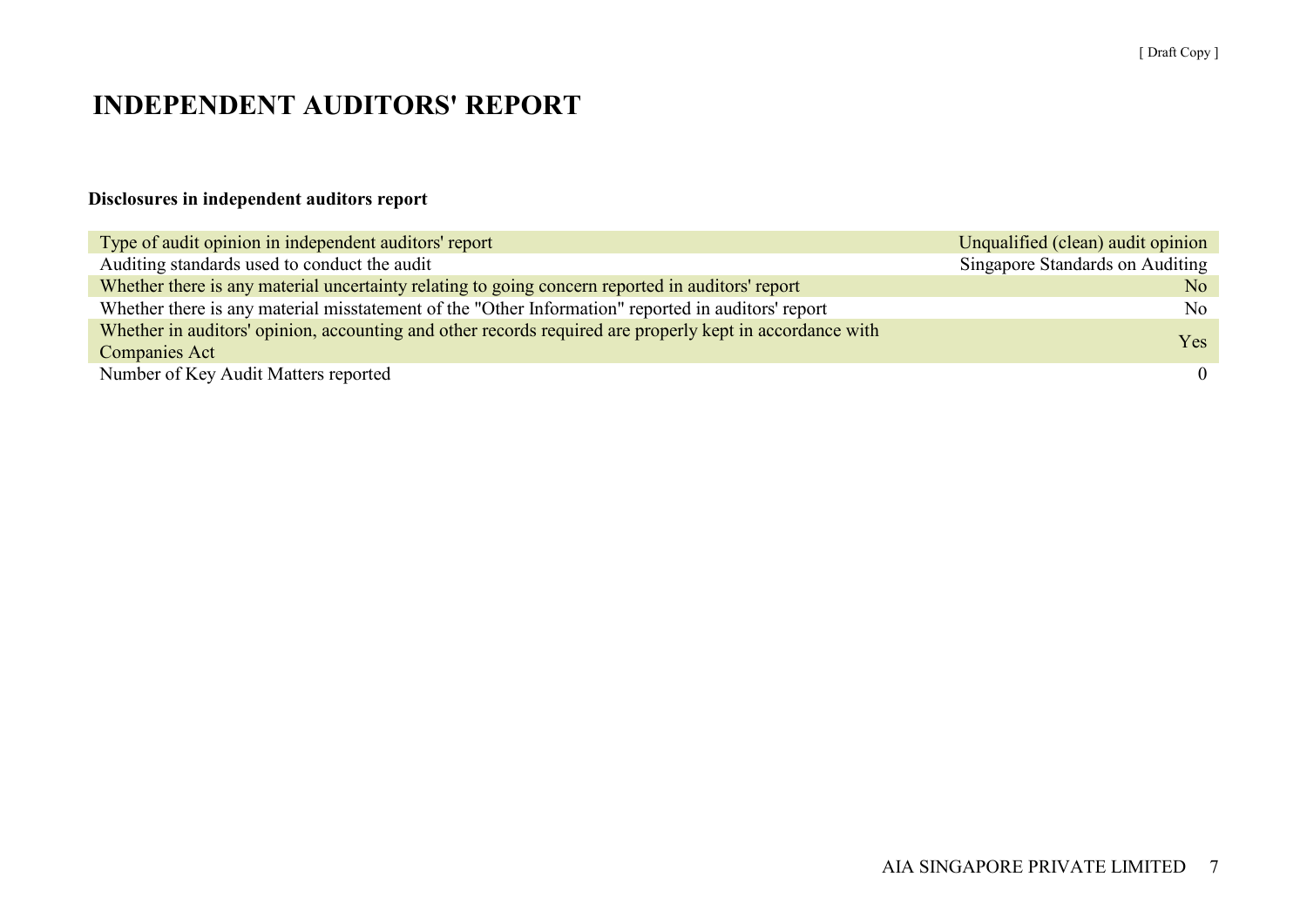# **FINANCIAL STATEMENTS HIGHLIGHTS - STATEMENT OF FINANCIAL POSITION**

|                                                     |                      |             | 2020<br><b>SGD'000</b> | 2019<br><b>SGD'000</b>   |
|-----------------------------------------------------|----------------------|-------------|------------------------|--------------------------|
|                                                     | <b>Company Label</b> | <b>Note</b> |                        |                          |
| <b>Statement of financial position</b>              |                      |             |                        |                          |
| <b>Assets</b>                                       |                      |             |                        |                          |
| <b>Total current assets</b>                         |                      |             | 1,717,974[1]           | 2,530,538                |
| Total non-current assets                            |                      |             | 55,961,825             | 48,535,216               |
| <b>Total assets</b>                                 |                      |             | 57,679,799             | 51,065,754               |
| <b>Liabilities</b>                                  |                      |             |                        |                          |
| Total current liabilities                           |                      |             | 4,302,877              | 4,359,885                |
| Total non-current liabilities                       |                      |             | 49,999,402             | 43,446,585               |
| <b>Total liabilities</b>                            |                      |             | 54,302,279             | 47,806,470               |
| <b>Equity</b>                                       |                      |             |                        |                          |
| Share capital                                       |                      | 33          | 1,558,021              | 1,374,000                |
| Treasury shares                                     |                      |             | $\theta$               | $\overline{0}$           |
| Accumulated profits (losses)                        |                      |             | 1,195,514              | 1,635,556 <sup>[2]</sup> |
| Other reserves attributable to owners of<br>company |                      |             | 623,985                | 249,728[3]               |
| Non-controlling interests                           |                      |             | $\boldsymbol{0}$       | $\boldsymbol{0}$         |
| Total equity                                        |                      |             | 3,377,520              | 3,259,284                |
|                                                     |                      |             |                        |                          |

## **Additional financial statements highlights**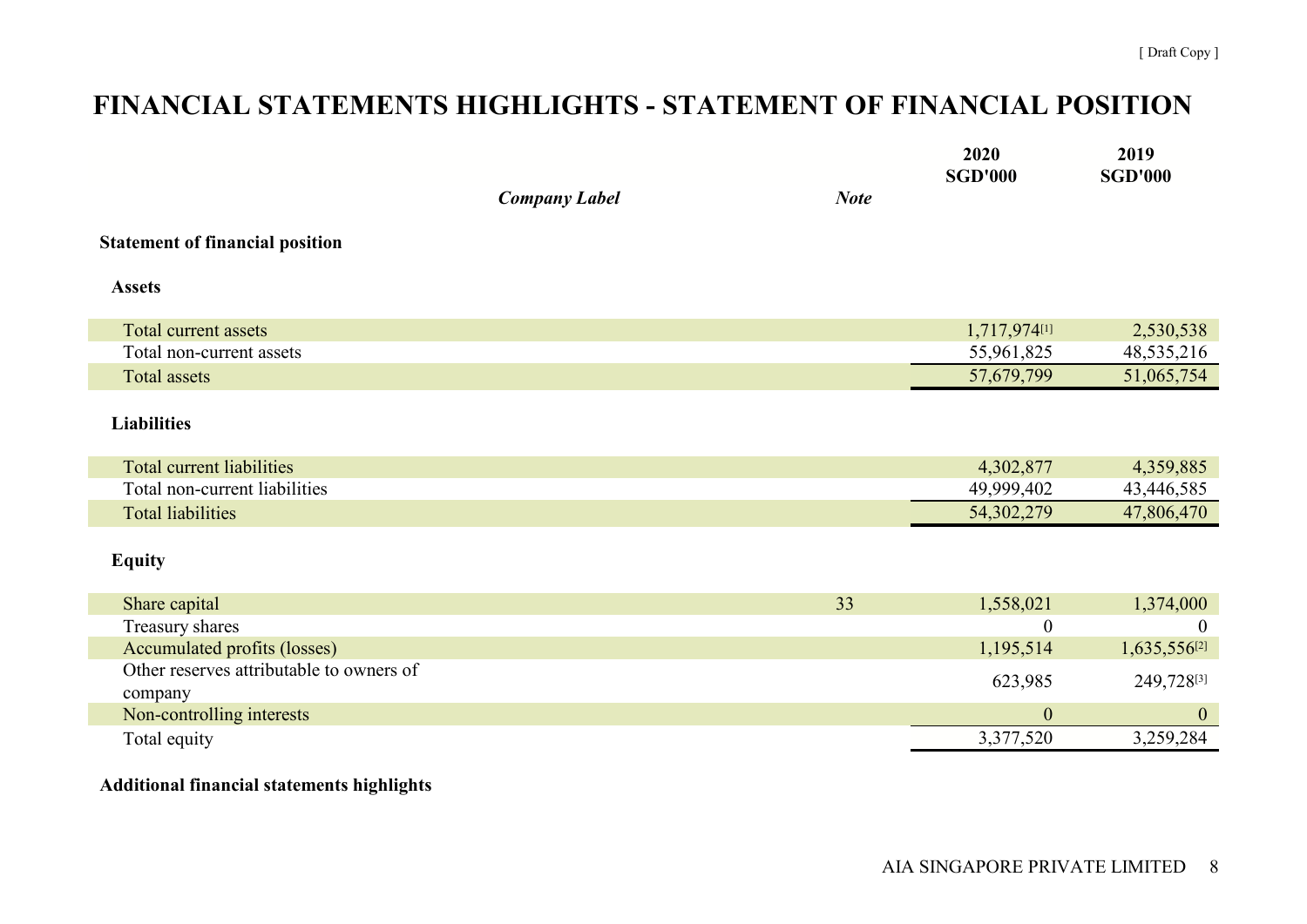### **Credit quality of debts**

| Credit facilities categorised as pass            | Receivables below 12 months                           |    | 1,192,677 | 1,111,676 |
|--------------------------------------------------|-------------------------------------------------------|----|-----------|-----------|
| Credit facilities categorised as special mention |                                                       |    | $\theta$  | $\theta$  |
| Credit facilities categorised as substandard     |                                                       |    |           |           |
| Credit facilities categorised as doubtful        | Receivables past due over 12 months                   |    | 2,561     | 1,777     |
| Credit facilities categorised as loss            | Receivables individually determined to be<br>impaired |    | 830       | 1,305     |
| Total credit facilities                          |                                                       |    | 1,196,068 | 1,114,758 |
| General allowance for debts                      |                                                       |    |           |           |
| Specific allowance for debts                     |                                                       | 22 | 830       | 1,305     |
| Collaterals for debts                            |                                                       |    |           |           |
| Commitments against debts                        |                                                       |    |           | $\Omega$  |

#### **Footnotes**

[1]

Financial assets due in 1 year or less (refer Note 39 (B)(a)(i) maturity analysis of financial statements) and deferred orignation costs on insurance contracts are presented as current assets.

[2]

The Company adopted shadow accounting on its Universal Life business to change the presentation of movement of insurance contract liability from profit or loss to other comprehensive income. The following table shows the adjustments recognised for each line item affected:

|                                                  | 31 December 2019<br>[As previously reported]<br>\$2000 | Retrospective adjustments for<br>change in accounting policy<br>\$'000 | 31 December 2019<br>[As adjusted]<br>\$'000 |
|--------------------------------------------------|--------------------------------------------------------|------------------------------------------------------------------------|---------------------------------------------|
| Accumulated profits (losses)                     | 1.039.427                                              | 596,129                                                                | .635,556                                    |
| Other reserves attributable to owners of company | 845,857                                                | (596, 129)                                                             | 249,728                                     |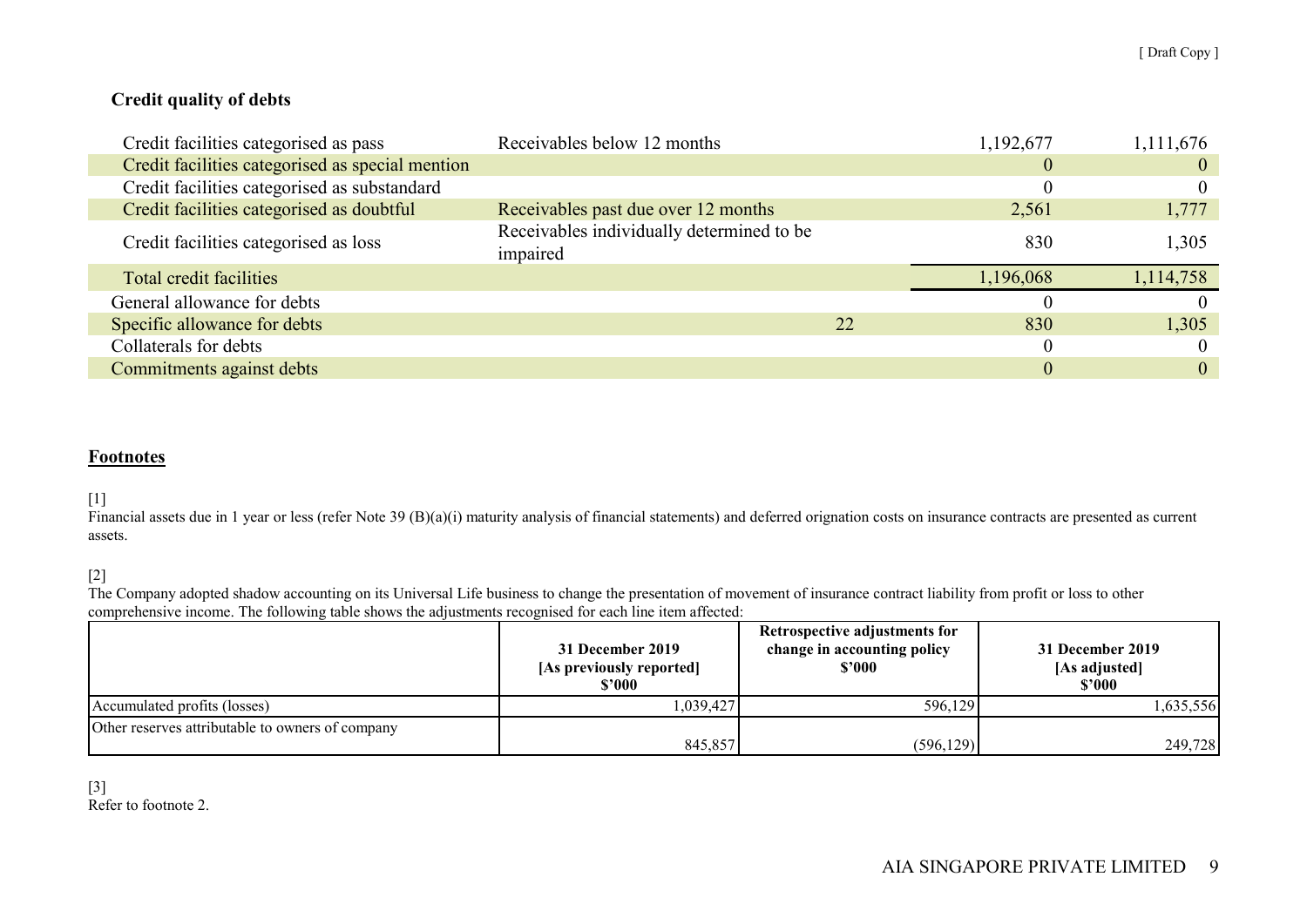## **FINANCIAL STATEMENTS HIGHLIGHTS - INCOME STATEMENT**

| 2020           | 2019           |
|----------------|----------------|
| <b>SGD'000</b> | <b>SGD'000</b> |

#### **Income statement**

| Insurance premium income, gross                             | 6,079,274    | 5,614,163  |
|-------------------------------------------------------------|--------------|------------|
| Reinsurers' share of gross written premiums income          | 670,384      | (618, 583) |
| Insurance premium income, net                               | 6,749,658    | 4,995,580  |
| Other revenue, gross                                        | 3,282,691[1] | 2,549,879  |
| Total revenue                                               | 10,032,349   | 7,545,459  |
| Profit (loss) before taxation from continuing operations    | 129,677      | 652,642[2] |
| Income tax (expense) benefit from continuing operations     | (163,719)    | (188, 199) |
| Profit (loss) from discontinued operations, net of taxation |              |            |
| Total profit (loss), net of taxation for the year           | (34, 042)    | 464,443[3] |

#### **Footnotes**

#### [1]

2020: Other revenue, gross [3,282,691,000] = Investment return [3,273,311,000] + Other operating revenue [9,380,000]

#### [2]

The Company adopted shadow accounting on its Universal Life business to change the presentation of movement of insurance contract liability from profit or loss to other comprehensive income. The following table shows the adjustments recognised for each line item affected:

|                                                          | 31 December 2019         | Retrospective adjustments for | 31 December 2019 |
|----------------------------------------------------------|--------------------------|-------------------------------|------------------|
|                                                          | [As previously reported] | change in accounting policy   | [As adjusted]    |
|                                                          | \$'000                   | \$3000                        | \$2000           |
| Profit (loss) before taxation from continuing operations |                          |                               |                  |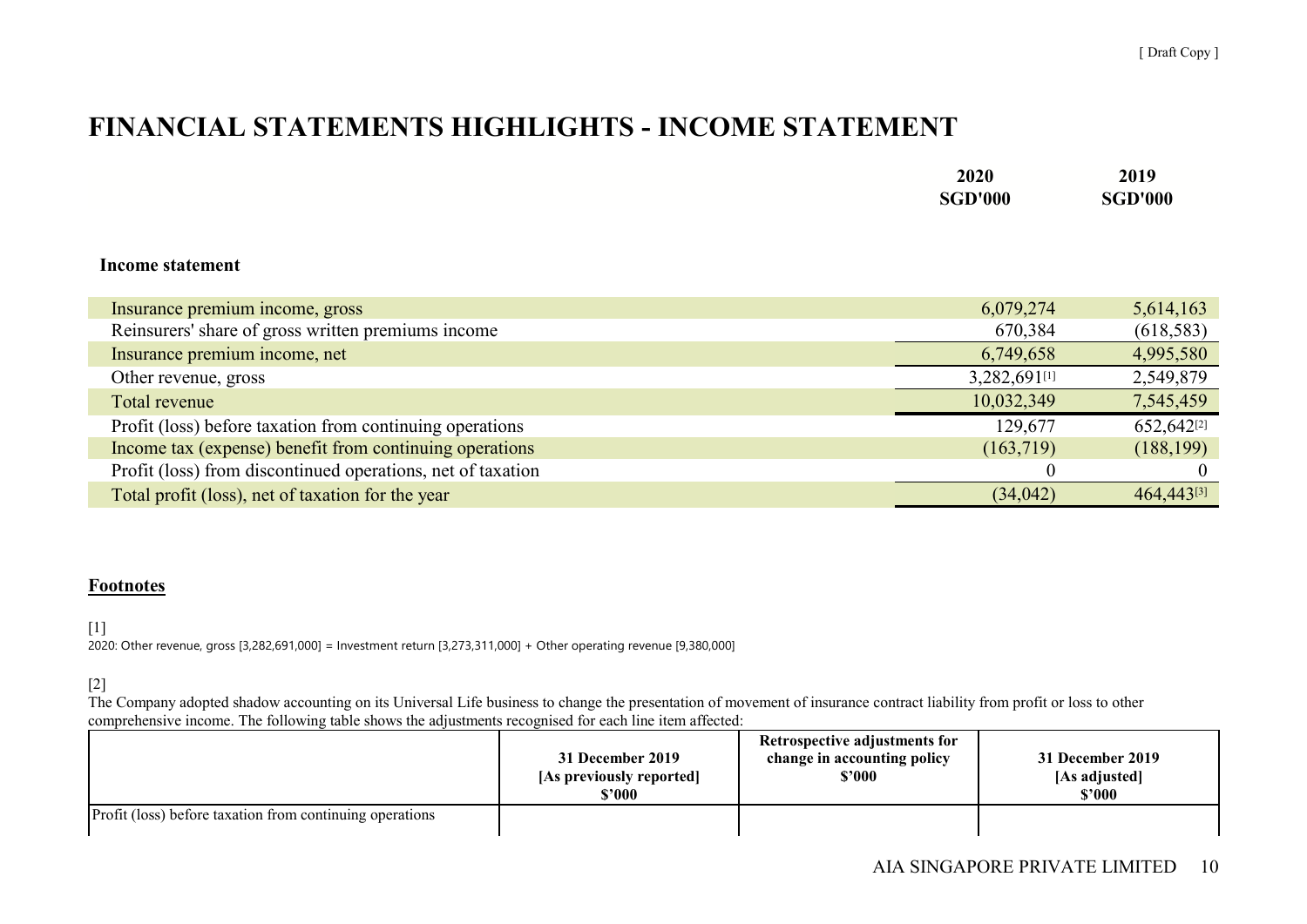|                                                   | (101, 011) | 753,65<br>$\sim$ $\sim$ $\sim$ | 652,642                 |
|---------------------------------------------------|------------|--------------------------------|-------------------------|
| Total profit (loss), net of taxation for the year |            |                                |                         |
|                                                   | (161,089)  | 625,532                        | $\Delta$<br>464.<br>44د |

[3] Refer to footnote 2.